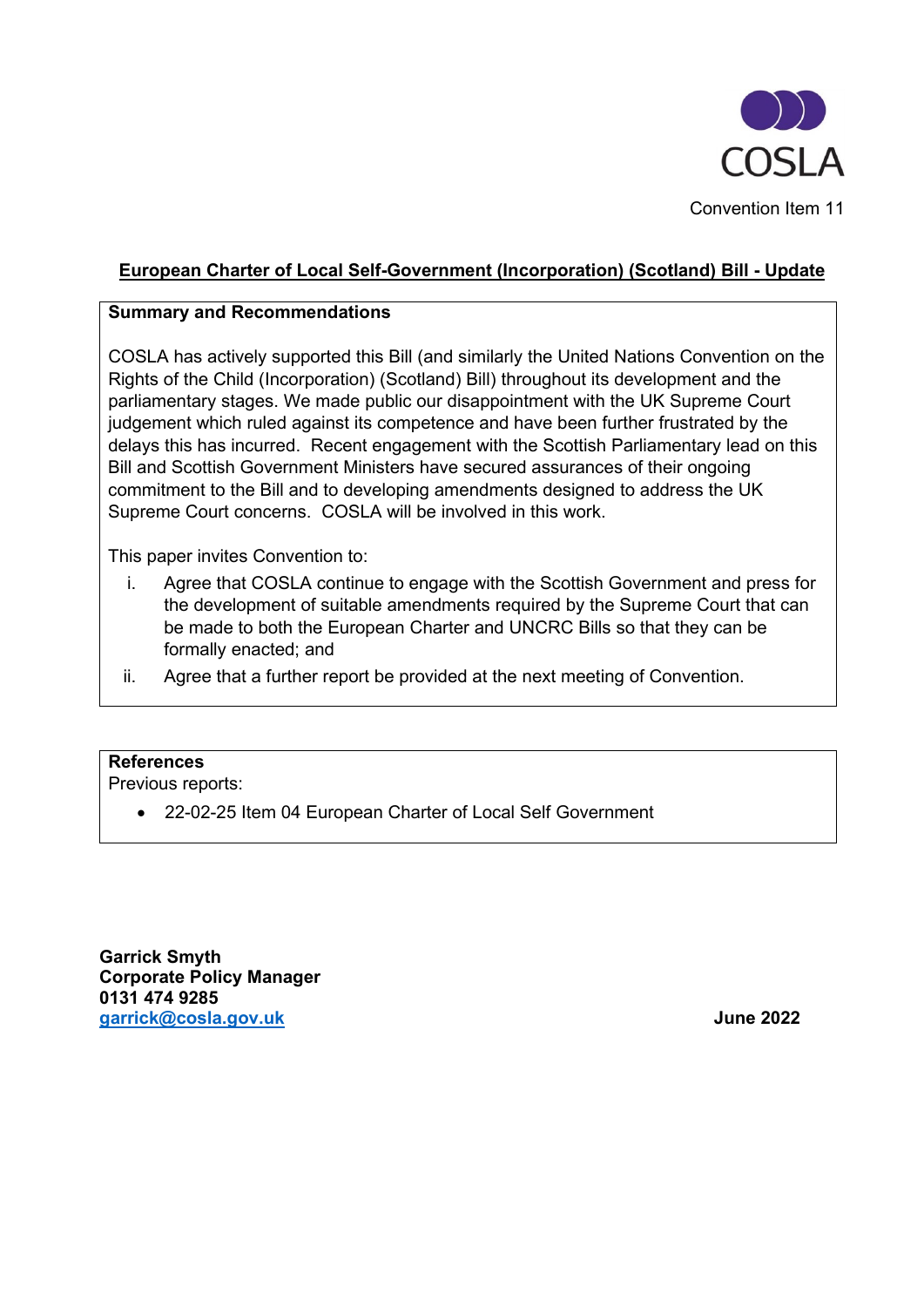

## **European Charter of Local Self-Government (Incorporation) (Scotland) Bill - Update**

#### **Purpose**

1. To provide COSLA Convention with an update on recent discussions with the Scottish Government regarding the work required on revisions to the European Charter of Local Self-Government (Incorporation) (Scotland) Bill.

## **Background**

- 2. COSLA provided active support throughout the entire process of development, introduction, and progression through parliamentary phases of the European Charter for Local Self-Government (Incorporation) (Scotland) Bill.
- 3. As members of Convention will likely be aware, at the point just prior to royal assent of the Bill, and while not contesting the Bill's principles, the UK Government argued that some sections of this Bill (and the similar United Nations Convention on the Rights of the Child (Incorporation) (Scotland) Bill (UNCRC Bill)) do not *only* concern Scottish devolved powers but also the power of the UK Government and Parliament to legislate and act in Scotland in areas of reserved competence. As a result, the UK Government lodged a case with the UK Supreme Court.
- 4. On 6 October 202[1](#page-1-0), the UK Supreme Court announced their decision<sup>1</sup> that various sections<sup>[2](#page-1-1)</sup> of both the European Charter for Local Self-Government Bill and the UNCRC Bill would be outside the legislative competence of the Scottish Parliament. As a result, royal assent could not be given to the Bills; and the Bills returned to the Scottish Parliament so that these issues could receive further consideration.

## **Current Position**

- 5. Following the Supreme Court decision, COSLA's President was quick to express, publicly, our disappointment and made a clear statement that COSLA would seek to work with the Scottish Parliament and the Scottish Government to ensure that all the work done around both Bills is not lost.
- 6. In February this year COSLA President met with Mark Ruskell MSP, who now provides the Parliamentary lead on this Bill, and who provided further assurances of his support for early progress on this work, and that in addition, he was pressing Scottish Government to bring forward the required changes as soon as practicable. At that time, the President stressed that ideally this should be before the end of the 2017-2022 Local Government term.
- 7. On 24 May 2022, the Deputy First Minister, John Swinney, delivered a Ministerial Statement to Scottish Parliament regarding both the European Charter on Local Self-Government and UNCRC incorporation Bills. The main points we can draw from the statement were: -
	- A reiteration by the Deputy First Minister of the Scottish Government's ongoing support for the European Charter Bill.

<span id="page-1-1"></span><span id="page-1-0"></span><sup>&</sup>lt;sup>1</sup> https://www.supremecourt.uk/press-summary/uksc-2021-0079.html<br><sup>2</sup> Sections 6, 19(2)(a)(ii), 20(10)(a)(ii) and 21(5)(b)(ii) of the European Charter of Local Self-Government (Incorporation) (Scotland) Bill and sections 4(1A) and 5(1) of the United Nations Convention on the Rights of the Child (Incorporation) (Scotland) Bill.